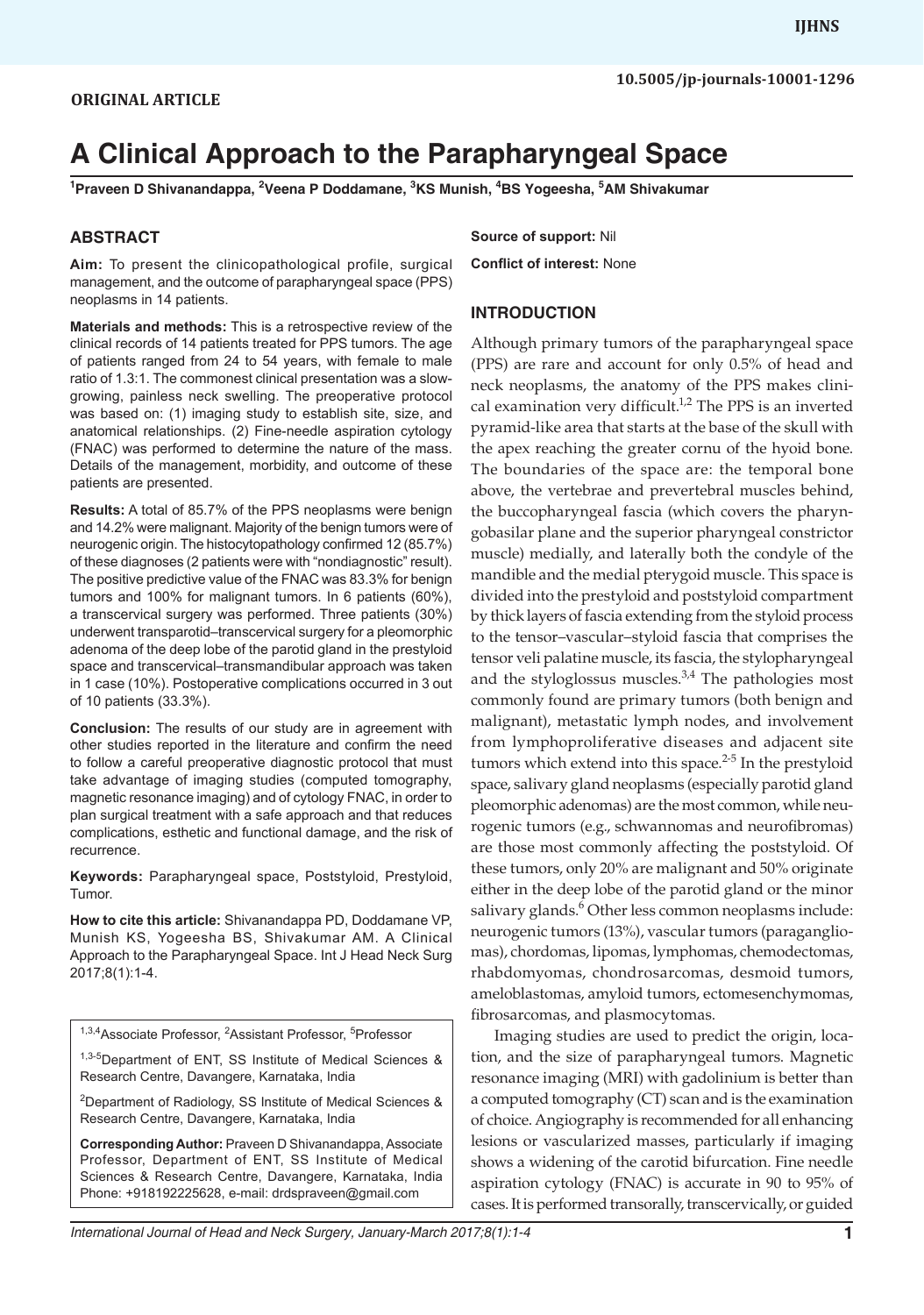by CT or ultrasound (US) and can predict the nature of the lesion which will assist surgeon/patient planning.<sup>7,8</sup> The surgical removal of these tumors is the best treatment. Surgical resection techniques described in the literature<sup>6,9-11</sup> are classified as transoral, transcervical, transparotid– transcervical, transcervical–transmandibular, or infratemporal, and the correct choice between them depends upon the accurate information on the cytopathology, mass size and location, its relationship with the surrounding vessels and nerves, and its nature.12

# **MATERIALS AND METHODS**

This study is a retrospective review of the clinical records of 14 patients treated for PPS tumors during the period of July 2005 to December 2009 at the Department of Otolaryngology, SS Institute of Medical Sciences & Research Centre, Davangere, India. The study population comprised eight females and six males with a mean age of 38.14 years (24–54) diagnosed with parapharyngeal mass tumors. The age of patients ranged from 24 to 54 years, with female to male ratio of 1.3:1 (Table 1).

The commonest clinical presentation was a slowgrowing painless neck swelling. Other complaints included dysphagia, dyspnea, hoarseness of voice, impaired hearing, and pain (Table 2). Out of 14 patients, 10 underwent surgical procedure, while 2 patients refused and another 2 opted for treatment elsewhere. The preoperative protocol was based on: (1) imaging study to establish site, size, and anatomical relationships; (2) FNAC performed to determine the nature of the mass. Details of the management, morbidity, and outcome of these patients are presented.

**Table 1:** Age and sex distribution (n = 14)

| Age (years) | Male | Female | Total number | Percentage |
|-------------|------|--------|--------------|------------|
| $21 - 30$   |      |        |              | 14.2       |
| $31 - 40$   |      | 4      | 6            | 42.8       |
| $41 - 50$   | 2    | 2      |              | 28.5       |
| $51 - 60$   |      |        | 2            | 14.2       |
| Total       | 6    | 8      | 14           | 100        |

The lowest age of the presentation was 24 years and highest was 54 years. The mean  $\pm$  SD was 38.14  $\pm$  9.21 years

| Neoplasm                 | Number ( $n = 14$ ) |
|--------------------------|---------------------|
| Neurilemmoma             | 4                   |
| Pleomorphic adenoma      | 3                   |
| Paraganglioma            | 2                   |
| Ganglioneuroma           | 2                   |
| Benign spindle tumor     | 1                   |
| Adenoid cystic carcinoma |                     |
| Secondaries              |                     |

The surgical approach, in these 10 patients, was: transparotid–transcervical in 3 cases with benign tumors (all pleomorphic adenoma) of the prestyloid space and <4 cm in size; transmandibular–transcervical in 1 case of adenoid cystic carcinoma of >4 cm in size. Transcervical approach was utilized in 5 cases of benign lesions <4 cm in size and 1 case of secondaries in PPS, <4 cm in size and without cranial extension. All patients were observed at annual follow-up for at least 3 years, with a physical examination and imaging evaluation (US, CT, or MRI).

# **RESULTS**

Of these PPS tumors, 12 were benign (85.7%) and 2 malignant (14.2%). The histological diagnosis was 4 cases with neurilemmoma, pleomorphic adenoma of the deep lobe of the parotid gland in 3 cases, 2 cases of paraganglioma and ganglioneuroma each, and 1 case of benign spindle cell tumor. One case of adenoid cystic carcinoma and one secondaries in neck with unknown primary were the two malignant cases. The histocytopathology confirmed 12 out of 14 cases (85.7%) of these diagnoses (2 patients with benign lesions had a "nondiagnostic" result). The positive predictive value of the FNACs was 83.3% for benign tumors and 100% for malignant tumors (Table 3).

The surgical approach, in these 10 patients, was: transparotid–transcervical in 3 cases with benign tumors of the prestyloid space and <4 cm in size; transmandibular–transcervical in 1 case; adenoid cystic carcinoma of >4 cm in size. In 5 cases of benign lesions <4 cm in size and 1 case of secondaries in PPS with unknown primary, 4 cm in size, a transcervical approach was performed (Table 4). Postoperative complications

**Table 2:** Presenting clinical features

| Symptoms                    | Number |
|-----------------------------|--------|
| Neck swelling               | 6      |
| Dysphagia                   | 4      |
| Heaviness in ear            | 3      |
| Pain in swelling            | 2      |
| Change of voice             | 2      |
| <b>Breathing difficulty</b> |        |

| Table 4: Surgical approach |  |  |
|----------------------------|--|--|
|----------------------------|--|--|

| Approach                          | Total cases<br>$(n = 10)$ | Neoplasm type                                                                                         |
|-----------------------------------|---------------------------|-------------------------------------------------------------------------------------------------------|
| Transparotid-<br>transcervical    | 3                         | Pleomorphic adenoma                                                                                   |
| Transcervical                     | 6                         | Neurilemmoma 2<br>Paraganglioma 1<br>Ganglioneuroma 1<br>Benign spindle cell tumor 1<br>Secondaries 1 |
| Transmandibular-<br>transcervical |                           | Adenoid cystic carcinoma 1                                                                            |
|                                   |                           |                                                                                                       |

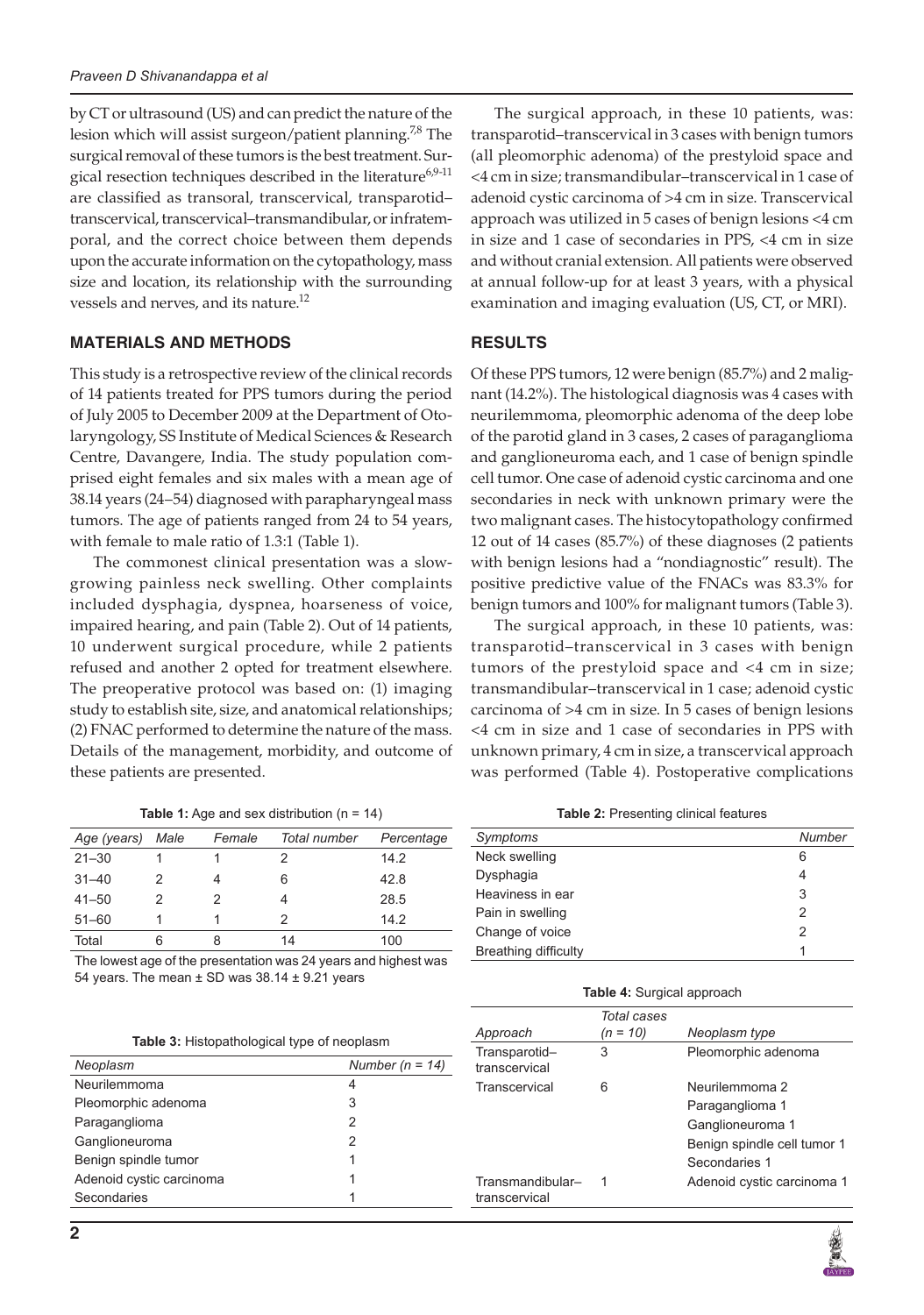| <b>Table 5: Complications of surgery</b> |                                   |                        |    |      |
|------------------------------------------|-----------------------------------|------------------------|----|------|
| Complication                             | Surgical approach                 | Neoplasm               | No | %    |
| Horner's<br>syndrome                     | Transcervical                     | Neurilemmoma           | 1  | 10   |
| Marginal<br>mandibular<br>N palsy        | Transmandibular-<br>transcervical | Pleomorphic<br>adenoma | 1  | 10   |
| Hypoglossal<br>nerve palsy               | Transcervical                     | Secondaries            |    | 10   |
| Total                                    |                                   |                        | 3  | 33.3 |
|                                          |                                   |                        |    |      |

occurred in 3 out of 10 patients (33.3%). One patient developed Horner's syndrome due to sympathetic chain damage during resection. One patient had a temporary marginal mandibular of the facial nerve dysfunction, which healed spontaneously 6 months later. One patient with metastatic adenocarcinoma had hypoglossal nerve injury, which did not recover completely at 6 months follow-up (Table 5). Postoperative radiotherapy was carried out in 2 patients with malignancies. Disease status was evaluated in all patients in order to determine the best therapeutic approach. Eleven patients (91.6%) were still disease-free after a 3-year follow-up. Postoperative radiotherapy was carried out in 2 patients with malignancies. Disease status was evaluated in all patients in order to determine the best therapeutic approach. Eleven patients (91.6%) were still disease-free after a 3-year follow-up.

# **DISCUSSION**

The neoplasms of PPS may originate from either prestyloid space that contains retromandibular portion of the parotid gland and its lymph nodes and adipose tissue or from the poststyloid compartment which contains the internal carotid artery, the internal jugular vein, the IX, X, XI and XII cranial nerves, the sympathetic chain, and the lymph nodes. They present with very few symptoms and may include dyspnea, obstructive sleep apnea syndrome, dysphagia, Horner's syndrome, pain, hoarseness of voice, cranial nerve deficits, dysarthria, hearing impairment, pressure in the ears, and trismus. Sometimes, a neck mass may be discovered incidentally during a routine physical examination. Intraorally, the tumor may appear as a smooth submucosal swelling pushing the tonsil, lateral pharyngeal wall, and soft palate anteromedially and is often misdiagnosed as an infection or tumor of tonsil. In addition, the space itself is clinically inaccessible as it is surrounded by the muscles of mastication, the mandible and parotid glands which makes physical examination of the tumor difficult. In these cases, a bimanual evaluation is the most effective clinical examination, although tumors of  $<$ 2.5 cm are undetectable.<sup>13</sup>

The mean age of presentation for PPS neoplasm was 40 years by Stanley, $^{14}$  Maran et al, $^{15}$  and Pang et al, $^{1}$  and

#### *A Clinical Approach to the Parapharyngeal Space*

they reported no sex predominance in their studies. In our study, the mean age was 38.14 years with slight female predominance. Salivary gland tumors comprise the majority of PPS tumors followed by neurogenic tumors and paragangliomas. $^{14}$  In our study, neurilemmoma was the commonest tumor, compatible with findings of Cai et al.<sup>16</sup>

Ultrasonography or CT-guided FNAC is desirable to know the nature of the tumor. According to the data in the literature, FNAC is accurate in 90 to 95% of cases. It is performed transorally, transcervically, or guided by CT or US and can predict the nature of the lesion which will assist in management planning.<sup>17</sup> In our study, all patients underwent FNAC, and cytohistopathological findings confirmed 12 out of 14 cases (85.7%) of the diagnosis (2 patients had a "nondiagnostic" result). The positive predictive value of FNAC was 83.33% for benign tumors and 100% for malignant tumors. Therefore, FNAC has proved to be a valid tool in our presurgery protocol, since accurate diagnosis is paramount for planning the best management plan and to safely and radically remove PPS tumors.

Tumors that involve the PPS are primary neoplasms, metastatic cancer, or lesions which originate from the neighboring areas. Neoplasms of PPS reported in the literature are 80% benign and 20% malignant.<sup>6</sup> In our study, 85.7% were benign and 14.3% malignant. A transcervical–transparotid approach provides a good field of visualization and helps to identify the branches of the facial nerve, external and internal carotid arteries, the internal jugular vein, the cranial nerves IX, X, XI, XII, and the paravertebral sympathetic chain. Most deep lobe tumors can be removed with this approach and it is particularly effective for small tumors. A superficial parotidectomy must be performed and the facial nerve carefully dissected and preserved. A retractor will expose the PPS and create sufficient space to perform the digital dissection of deep lobe tumors by gently dividing the soft tissue and fibrous adhesions. However, extreme caution must be used during dissection, since rough handling may cause the tumor to rupture and spill into the surgical field, resulting in a high risk of local recurrence. This approach cannot be used when the mass is >4 cm, where tumor adhesion is dense or in patients who have previously undergone attempts to biopsy or remove it or when an infiltrating malignancy is suspected.<sup>18</sup> In our study, this approach was used in the removal of 3 cases of pleomorphic adenomas. The mean tumor size was 3.5 cm, facial nerve function was preserved in all cases, and no other complications occurred. The transcervical approach is usually used for lesions of <4 cm, not originating in the parotid gland, and without cranial extension. In our study, this approach was used in 6 cases: 5 of the benign neurogenic neoplasms and 1 case of secondaries with unknown.